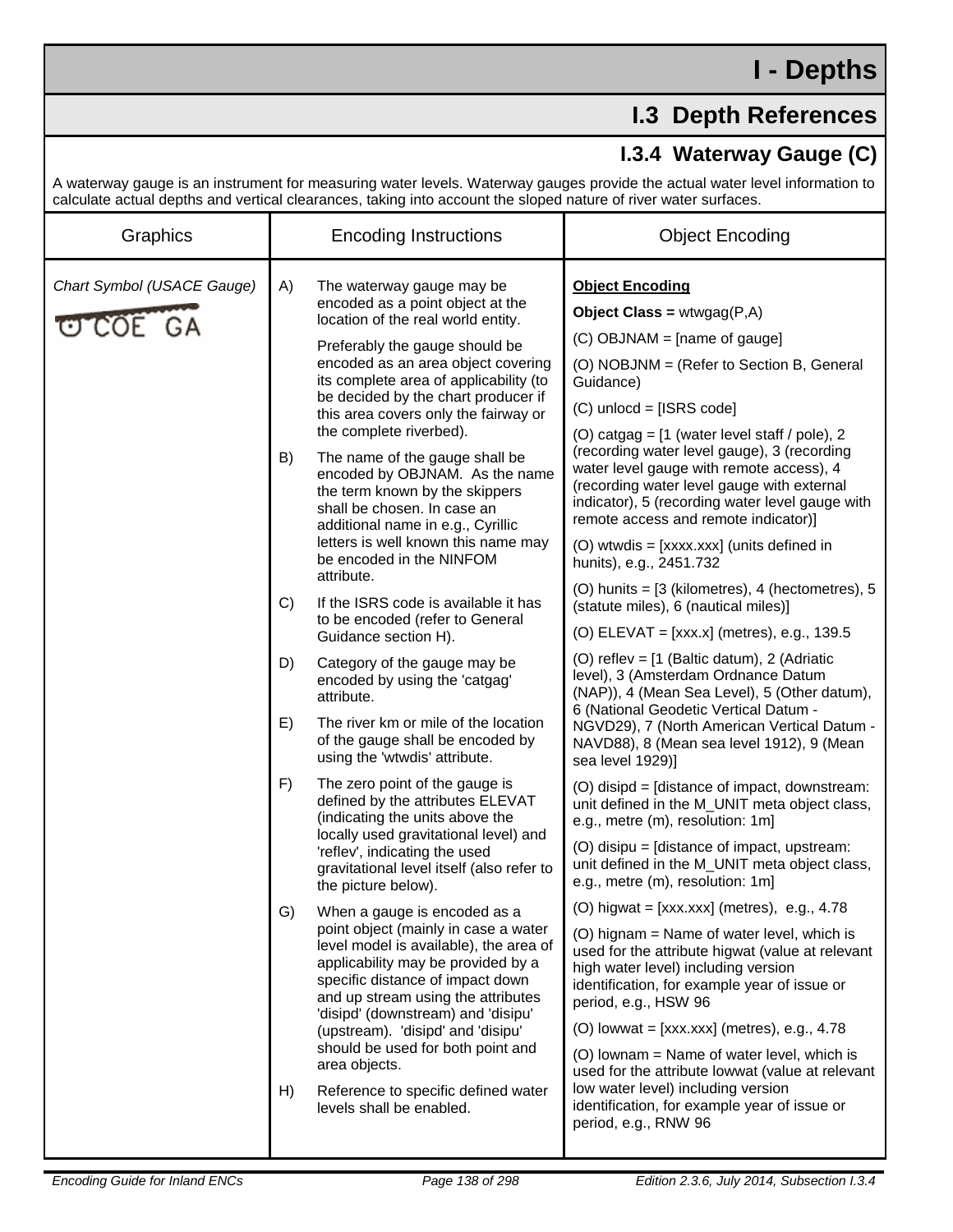|         | 1. For high water levels:                                                                                                                                                                                                                                                                                                                                                                                                          | (O) meawat = $[xxx.xxx]$ (metres), e.g., 2.46                                                                                                                                |
|---------|------------------------------------------------------------------------------------------------------------------------------------------------------------------------------------------------------------------------------------------------------------------------------------------------------------------------------------------------------------------------------------------------------------------------------------|------------------------------------------------------------------------------------------------------------------------------------------------------------------------------|
|         | - 'higwat' to indicate the defined<br>high water level (e.g. 567 cm)<br>- 'hignam' to indicate the specific                                                                                                                                                                                                                                                                                                                        | (O) meanam = Name of water level, which is<br>used for the attribute meawat (value at<br>relevant mean water level) including version                                        |
|         | high water level including the year<br>of publication or a period indication<br>(e.g., HSW96)                                                                                                                                                                                                                                                                                                                                      | identification, for example year of issue or<br>period, e.g., HSW 96                                                                                                         |
|         |                                                                                                                                                                                                                                                                                                                                                                                                                                    | (O) othwat = $[xxx.xxx]$ (metres), e.g., 0.567                                                                                                                               |
|         | 2. For mean water levels:                                                                                                                                                                                                                                                                                                                                                                                                          | (O) othnam = (name of water level, which is                                                                                                                                  |
|         | - 'meawat' to indicate the mean<br>water level (value and units)                                                                                                                                                                                                                                                                                                                                                                   | used for the attribute othwat (value at other<br>locally relevant water level) including version<br>identification, for example year of issue or<br>period) (e.g., HQ100-96) |
|         | - 'meanam' to indicate the specific<br>mean water level including the year<br>of publication or a period indication<br>(name and year)                                                                                                                                                                                                                                                                                             |                                                                                                                                                                              |
|         |                                                                                                                                                                                                                                                                                                                                                                                                                                    | (O) sdrlev = (name of reference level to which<br>depth are referred (from verdat list) plus<br>version indication), e.g. GIW 2002                                           |
|         | 3. For low water levels:                                                                                                                                                                                                                                                                                                                                                                                                           | (O) vcrlev = Name of reference level to which                                                                                                                                |
|         | - 'lowwat' to indicate the low water<br>level (value and units)                                                                                                                                                                                                                                                                                                                                                                    | vertical clearances are referred (from verdat<br>list) plus version indication, e.g., HSW 2002                                                                               |
|         | - 'lownam' to indicate the specific<br>low water level including the year of<br>publication or a period indication                                                                                                                                                                                                                                                                                                                 | (O) CONDTN = $[1$ (under construction), 2<br>(ruined), 3 (under reclamation), 5 (planned<br>construction)]                                                                   |
|         | (name and year)                                                                                                                                                                                                                                                                                                                                                                                                                    | (M) SCAMIN = [EU: 22000; US: 45000]                                                                                                                                          |
|         | In the event that there is another                                                                                                                                                                                                                                                                                                                                                                                                 | (C) SORDAT = [YYYYMMDD]                                                                                                                                                      |
|         | specific and important water level,<br>this may be encoded by using the<br>attributes 'othwat' and 'othnam'.                                                                                                                                                                                                                                                                                                                       | (C) SORIND = (Refer to Section B, General<br>Guidance)                                                                                                                       |
| $\vert$ | In order to enable IENC based<br>applications to calculate clearances<br>and depths automatically the<br>following information is used:<br>Vertical clearances at bridges shall<br>always be referred to a specific<br>water level. This level shall be<br>indicated within the 'vcrlev' attribute<br>(preferably according to the list of<br>'verdat' values. This water level<br>should be the same as indicated in<br>'hignam'. |                                                                                                                                                                              |
| J)      | The same way as in the last point<br>shall be followed for providing<br>information on the reference water<br>level for depth information. In this<br>case the attribute 'vcrlev' may be<br>used and should be equal to<br>'lownam' in most cases.                                                                                                                                                                                 |                                                                                                                                                                              |
| K)      | EU: Waterway gauges that are<br>relevant and useable for navigation<br>must be encoded.                                                                                                                                                                                                                                                                                                                                            |                                                                                                                                                                              |
| L)      | This feature could be aggregated to<br>a bridge or a lock, etc. by a<br>C_AGGR object.                                                                                                                                                                                                                                                                                                                                             |                                                                                                                                                                              |